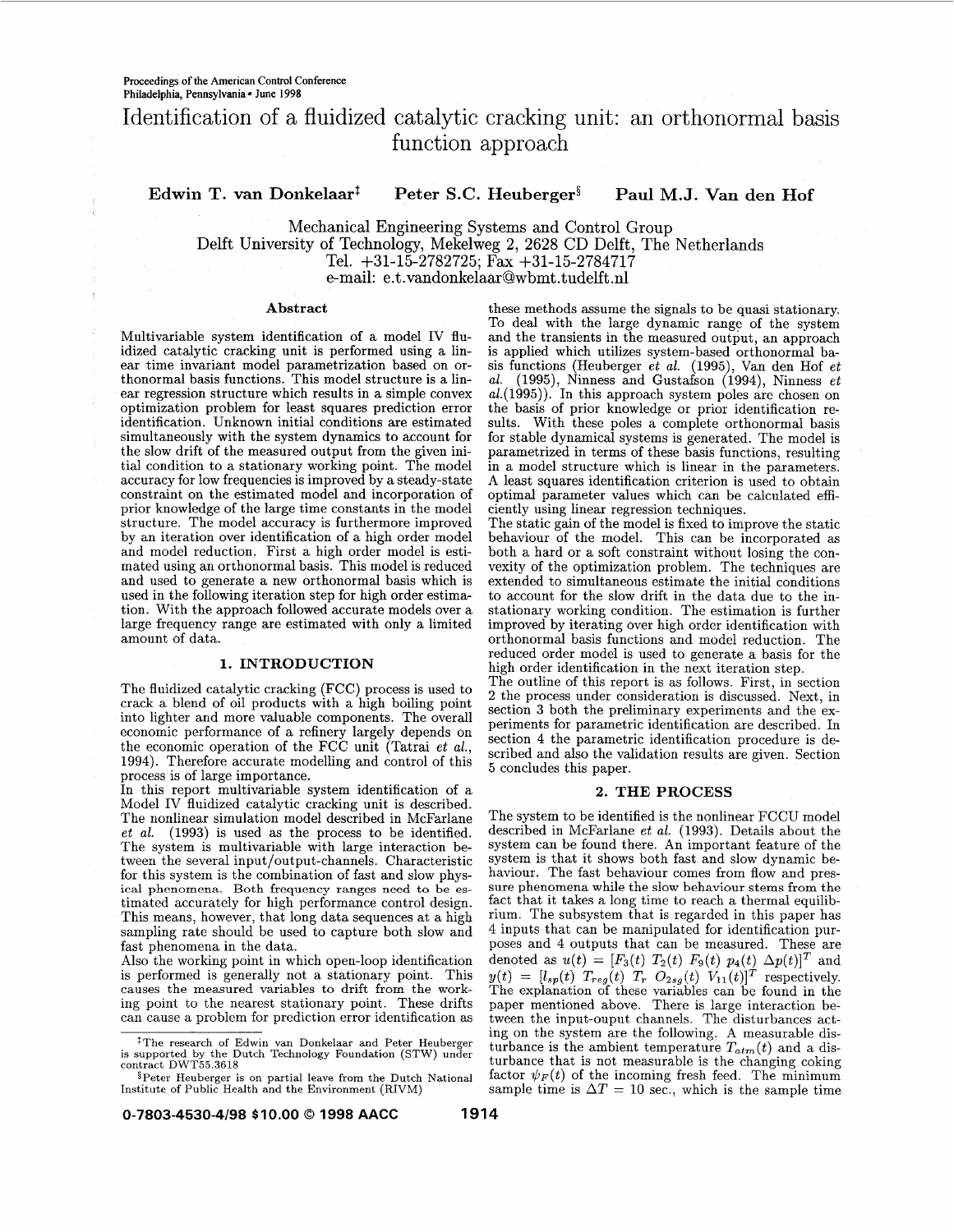of the measurement devices.

### **3. EXPERIMENTS**

First, freeruns and step response experiments are performed as preliminary experiments. Next, experiments for identification and validation are conducted.

**Preliminary experiments**<br>First several freerun experiments are conducted to assess disturbance dynamics. From these experiments the following observations were made. An initial condition disturbance is present which is approximately equal for all freeruns that are performed. Also substantial unmeasurable changes of the coking factor occur once every 5-7 hours which have a large influence on the measured output. If parametric identification is performed on data with this disturbance, a considerable bias can be expected. For this reason only the first part of the data will be used in parametric identification.<br>Next, step response experiments are performed to assess

nonlinearity and obtain a first indication of system dynamics. This knowledge is needed to choose an appropriate sampling time, experiment length and input spectrum for the experiments for parametric identification. The inputs are successively excited with a step function and the five outputs are measured. The experiments are performed with the amplitudes to test nonlinearity. The measured step responses are detrended for the initial con- dition disturbance with the mean of several freeruns. By comparison of the results with different step sizes, it can be concluded that the system behaves fairly linearly apart from possible activation of valve constraints. It becomes clear that the system has very fast phenomena, therefore decimation is not possible.

### **Experiment for identification**

Formerly, a pseudo random binary sequence (PRBS) experiment is performed. With this input signal the high frequent behaviour of the system is dominantly present in the data because the data length is approximately 5 hours, while the slowest settling time is approximately 2.5 hour (in the transfer to the temperature of the regenerator and the reactor). To emphasize the low frequent behaviour more, a random binary noise sequence (RBS) is used with a low switching probability. The input signals can be made approximately uncorrelated by taking different realizations of the (P)RBS for the different input channels. This is important for a well-conditioned identification problem.

### **4. IDENTIFICATION AND VALIDATION**

The aim of the identification approach is to identify a model which accurately describes all the data that is present: the response to the PRBS signal which contains the high frequent behaviour more than the low frequent, the response to the RBS signal which emphasizes the low<br>frequent behaviour more and the step response data with a major emphasis on low frequent dynamics. Nonlinear optimization techniques are avoided because these get stuck in bad local minima and are time-consuming for the given data sets.

The approach followed here involves basically three steps:

- 1. a realization algorithm based on step response data is used to obtain a rough parametric model of the system.
- 2. an orthonormal basis function model is identified us- ing the parametric model obtained in the first step to generate an initial basis. The model is iteratively improved.

**3.** The previous steps are performed for five multiinput/single-output (MISO) problems. In the last step a full multivariable model is estimated with a basis generated by the identification results of the previous step.

These steps are described in the sequel of this section. First, the realization algorithm described in Van Helmont *et al.* (1990) is used to obtain a state-space description directly from the step response coefficients. The algorithm is similar to the algorithm of Kung (1978) but does not act on the Hankel matrix with pulse response coefficients but with step response coefficients. This has the advantage that no discrete differencing has to be applied to the step response data to obtain impulse response co- efficients, which increases the influence of disturbances. The emphasis of the obtained models is more on the low frequent behaviour than with the algorithm of Kung.

The identification of the MIMO model is split into 5 separate MISO identification problems to keep the problem computationally tractable. Also the input and output weighting and compensation for time delays can be performed on each transfer function separately. This flexibility is important to obtain accurate models.

The order of the estimated models are: from  $u$  to  $y_1(t)$ 10th order, 6th to  $y_2$ , 9th to  $y_3$ , 10th to  $y_4$  and 6th order to **y5.** This makes a 41st order MIMO model. The MISO rately. However, the models are not capable of predicting the output of the PRBS and RBS data well.

#### **4.1 ORTFIR. identification**

In identification with orthonormal basis functions the following parametrization is used

$$
G(z,\theta) = D(\theta) + \sum_{i=1}^{n} L_i^T(\theta) f_i(z)
$$
 (1)

This is a finite sum of functions  $f_i(z) \in \mathbb{R}H_2^{n_b \times n_u}$  which are chosen a priori and the direct feedthrough  $D(\theta)$  and the expansion coefficients  $L_i(\theta) \in \mathbb{R}^{n_y \times n_b}$  are to be estimated. The functions  $f_i(z)$  are chosen such that they form a basis for all stable rational transfer functions functions in  $\mathbb{R}H_2^{n_u \times n_y}$ . The simplest choice for the basis functions is given by  $f_i(z) = z^{-i}$ . In this case the model structure  $(1)$  is equivalent to the well known finite impulse response model structure (Ljung,1987). Also more specific choices for the orthonormal basis functions can be made, where prior knowledge of the system dynamics be made, where prior knowledge of the system dynamics can be incorporated; see e.g. Van den Hof *et al.* (1995) and Ninness and Gustafson (1994). In this article the approach presented in Van den Hof *et al.* (1995) will be followed.

In Van den Hof *et al.* (1995) orthonormal basis functions are generated using prior knowledge of the system in terms of rough pole locations or an identified model, of which only the state space matrices  $\{A, C\}$  or  $\{A, B\}$  are used. From this prior knowledge an inner system  $G_b(z)$  is constructed with balanced state space realization  $\{A_b, B_b, C_b, D_b\}$ . Now, an orthonormal basis is constructed as follows

$$
f_i(z) = (zI - A_b)^{-1} B_b G_b^{i-1}(z), i = 1, 2, ...
$$
 (2)

With this choice, the parametrization (1) coincides with the series connection of filters given in 1. Here  $x_i(t)$  denotes the balanced state of the filter. From (2) it can be notes the balanced state of the filter. From (2) it can be seen that if the  $\{A_b, B_b\}$  is chosen correctly, only the state space matrices  $\{C, D\}$  need to be estimated. Hence, if the prior knowledge of the system dynamics is accurate, only a limited number of coefficients needs to be estimated.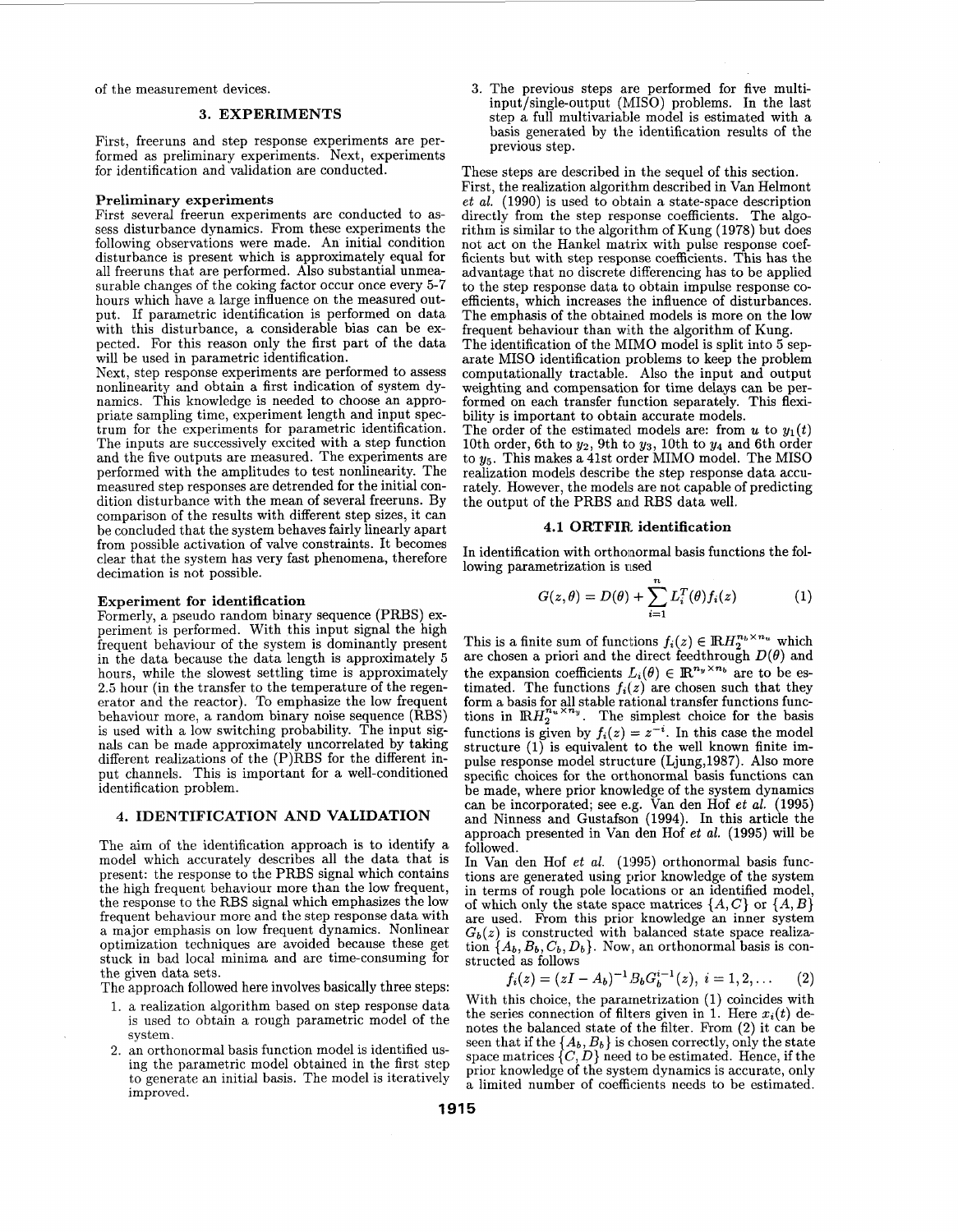This results in models with limited bias and variance.



Fig. 1: *Model parametrization with generalized orthogonal basis functions* 

The output prediction with this model structure can be conveniently expressed with

$$
y(t,\theta) = D(\theta) + C(\theta)(zI - A)^{-1}Bu(t)
$$

where  $\{A, B\}$  is a state-space realization of the series connection given in figure 1. This is a model structure that is linear in the parameter. This can be made clear by writing the prediction of a single output as

$$
\hat{y}(t,\theta) = [u^T(t) \tilde{u}_1^T(t) \cdots \tilde{u}_n^T(t-n)]\theta
$$

where  $\tilde{u}_i(t) = f_i(q)u(t)$  are filtered versions of the input and  $\theta \in \mathbb{R}^{nn_b \times n_y}$  is the parameter that is to identified from the data.

The optimal parameter vector is obtained by minimization of the least squares prediction error criterion  $\theta =$ *arg*  $\min_{\theta} \sum_{i=1}^{N} \varepsilon^{2}(t, \theta)$  with the prediction error defined by  $\varepsilon(t, \theta) = y(t) - \hat{y}(t, \theta)$ . The optimal parameter estimate is equal to the least-squares optimal solution of the overdetermined set of equations  $Y = \phi \theta$ , where  $Y^T = [y^T(1) \cdots y^T(N)]$  and the rows of  $\phi$  are given by  $[u^T(t) \tilde{u}_1^T(t) \cdots \tilde{u}_n^T(t-n)]$ . The analytic solution of this optimization problem is given by  $\hat{\theta} = (\phi^T \phi)^{-1} \phi^T Y$ .

Hence, because the model structure is linear in the parameter, the optimal parameter vector is unique and can be calculated analytically.

#### **Estimation of initial conditions**

In the measured data of the FCCU a transient is present due to an initial condition that is not a stationary working point. To account for this, the initial condition is es- timated simultaneously with the system dynamics. This can be done without losing the linear regression strucduce the bias due to unknown initial conditions at the expense of an increased variance.



Fig. 2: *Measured data*  $T_r(t)$  with RBS experiment (dot*ted) and the estimated initial condition contribution (solid).* 

The estimated transient of the initial condition and the measured output for the reactor temperature are given in figure 2. The transient due to the nonstationary initial condition is fitted accurately.

**Enforcement of the static gain**  cause the low frequent and static behaviour of the system is barely present in the RBS data due to the relatively short data length compared to the slowest time constant. To remedy this, the static gain is enforced on the model by means of a constraint, given by

$$
K_{ss} = D(\theta) + C(I - A)^{-1}B(\theta) := Q\theta \tag{3}
$$

where  $K_{ss}$  is the steady-state gain obtained from the step response data. Due to linearity of this expression any static gain can be enforced on the estimated model by solving a linearly constrained quadratic optimization problem. This is convex and hence the global optimal solution is found.

However, the steady-state gain  $K_{ss}$  taken from the step response data is not accurate; therefore possibly unnatural behaviour is enforced on the model. To alleviate this, *soft* constraints are used, which are constraints that can be violated. **A** soft constraint can be implemented by adding one or more equations of the type **(3)** to the overdetermined set of equations that has to be solved for the unconstrained problem.



Fig. **3:** *Measured step response for the input u(t) and the output*  $T_r(t)$  *(dotted). Step responses of the estimated models with no static gain constraint (dashed), and a with a soft constraint (solid).* 

Figure **3** shows the measured step responses, together with the step response of the model resulting from ap-<br>plying no static state constraint as well as from using a soft constraint. The model with the soft constraint fits the measured step response well, while the model with no constraint has a considerable deviation in the steady state gain.

#### **Iterative model enhancement**

For further improvement of the model, an iterative scheme of ORTFIR identification and balanced model reduction (Moore, 1981) is applied. In this iteration the following steps are applied: **Step 1.** generate basis functions,

- **Step 2.** estimate a high order model with the ORTFIR model structure (l),
- **Step 3.** reduce the high order model with e.g. balanced reduction, and use the reduced order model to generate a basis in the first step.

With this the optimal criterion value can be improved considerably. For the transfer between the input and the temperature of the reactor  $T_r(t)$  e.g. an improvement is obtained from cost level 0.24 to 0.12 in 9 iterations. The high order is chosen such that all dynamical phenomena are incorporated in the model. This can be assessed by inspection of the estimated expansion coefficients  $L_i(\theta)$ . Equivalent to the impulse response coefficients, these co- efficients go to zero for stable systems for high enough model order *n* (Van den Hof *et al.,* 1995). Therefore estimated expansion coefficients are denoted as the generalized impulse response coefficients. The aim of the